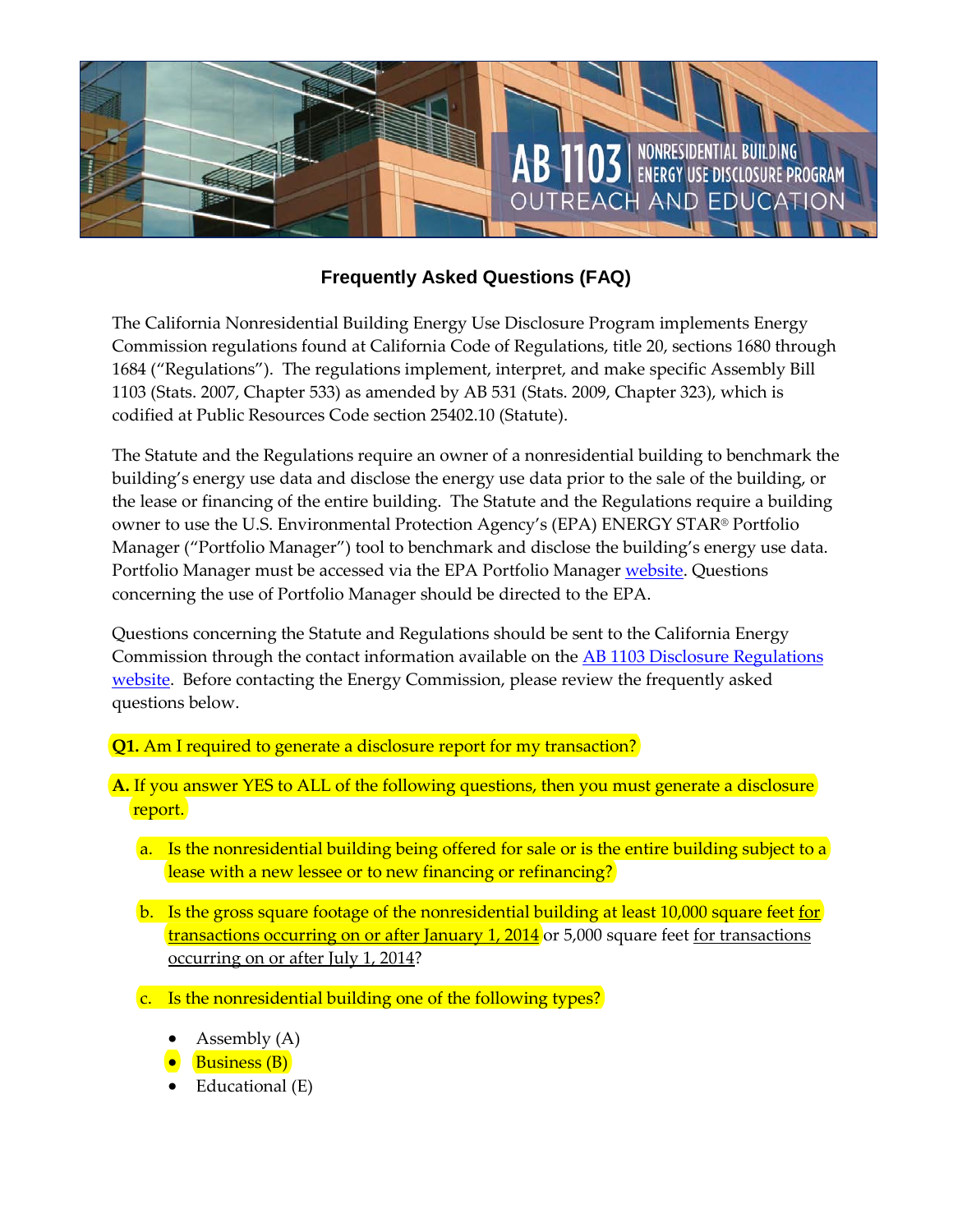- Institutional Assisted Living (I-1)
- Institutional Nonambulatory (I-2)
- Mercantile (M)
- Residential Transient (R-1) (for example, a hotel)
- Storage (S)
- Utility Parking Garage (U)

The building occupancy permit lists the building occupancy type. These occupancy types are defined in the California Building Standards Code at California Code of Regulations, title 24, Section 302 and following.

[http://publicecodes.cyberregs.com/st/ca/st/b200v07/st\\_ca\\_st\\_b200v07\\_3\\_sec002.htm](http://publicecodes.cyberregs.com/st/ca/st/b200v07/st_ca_st_b200v07_3_sec002.htm)

**Q2.** What building occupancy types are not subject to the Statute and Regulations?

**A.** The following types are not subject to the Statute and Regulations:

- Factory and Industrial (F-1, F-2)
- High Hazard (H-1, H-2, H-3, H-4, H-5)
- Institutional (I-3, I-4)
- Residential (R-2, R-2.1, R-3, R-3.1, R-4)
- Laboratory (L) Updated 2-11-14. Please note this category was previously listed in error. Laboratories for testing and research are part of Business Group B, which is one of the occupancy types for which compliance is required. Please refer to Q1 above.

**Q3.** My building is a mixed use building. Do I need to make a disclosure?

**A.** If part of a mixed use building is residential such as condominiums or apartments, the owner does not have to disclose. However, note that the Statute and Regulations do apply to residential building type R-1 (hotels, motels), and to a nonresidential building that contains a mix of nonresidential and R-1 use.

**Q4.** How do I submit my disclosure to the Energy Commission?

**A.** Electronically submit your disclosure to the this address [AB1103report@energy.ca.gov](mailto:AB1103report@energy.ca.gov)

- **Q5.** If Portfolio Manager is not operational during the time I must disclose <u>or</u> if I have missing data and I need to make a disclosure for my transaction, what should I do?
- **A.** Regulation Section 1684(e) allows the building owner, in the event that actual energy use data cannot be acquired, to use a reasonable approximation to replace the missing data without delaying the transaction. Section 1684(e) states:

If there is information missing from a disclosure, and if the owner has made a reasonable effort to ascertain the missing information, the owner may then use an approximation of the information, provided that the approximation is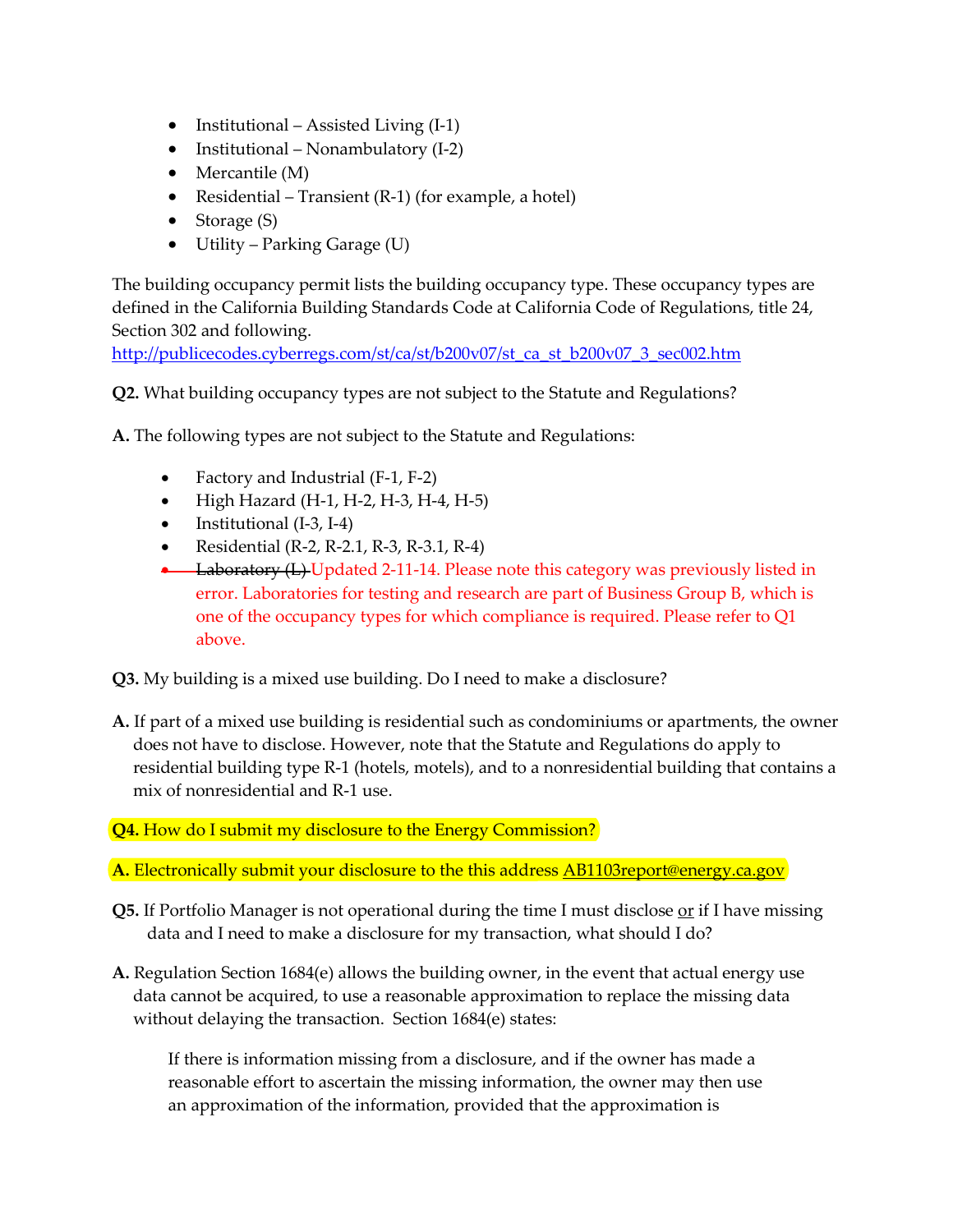identified as such, is reasonable, is based on the best information available to the owner, and is not used for the purpose of circumventing or evading [these Regulations].

Additionally, a building owner may use forms from other sources, such as the ASTM International checklist E2797-11, to supplement the required disclosures.

- **Q6.** How may I present missing data?
- **A.** As described above, if you have made reasonable efforts to receive the data, but it is not available, you may substitute approximate energy use data. You may offer a separate statement for the disclosure, fill in any missing data on the Data Verification Checklist within Energy Star Portfolio Manager, or add approximated data directly onto the hard copy of the Data Verification Checklist. You must identify the data as approximated, and you must disclose the best information available.
- **Q7.** What if I do not have any data to approximate?
- **A.** When you have no energy use data and where other measures are not reasonably suitable for your building, you may use the default values provided by Energy Star Portfolio Manager for your building type (some of which are found at this [link\)](http://www.energystar.gov/buildings/sites/default/uploads/tools/2003_CBECSPerformanceTargetsTable.pdf?1385-c890).
- **Q8.** What if I have partial data?
- **A.** When you have partial data, you may use the data that you have to fill in the missing data. or example, use the data from one tenant for another, or use the partial year data from one tenant to represent the whole of the rest of the building.
- **Q9.** I own a shopping mall and I have data for some, but not all the store fronts. Can I use building energy models to estimate the missing energy use data?
- **A.** Yes, you may use building energy models to estimate the missing energy use data.
- **Q10.** What if the building was vacant for some portion of the previous year?
- **A.** Portfolio Manager has the ability to evaluate spaces that have been vacant. Indicate any vacant spaces in Portfolio Manager for the appropriate period.
- **Q11.** I understand that ENERGY STAR® generates energy performance scores for buildings, what do I do if my building is not eligible to receive an ENERGY STAR® energy performance score?
- **A.** You are required to make all of the required disclosures even if your building is not eligible to receive an energy performance score.
- **Q12.** My building uses propane instead of natural gas. Do I have to include my propane consumption?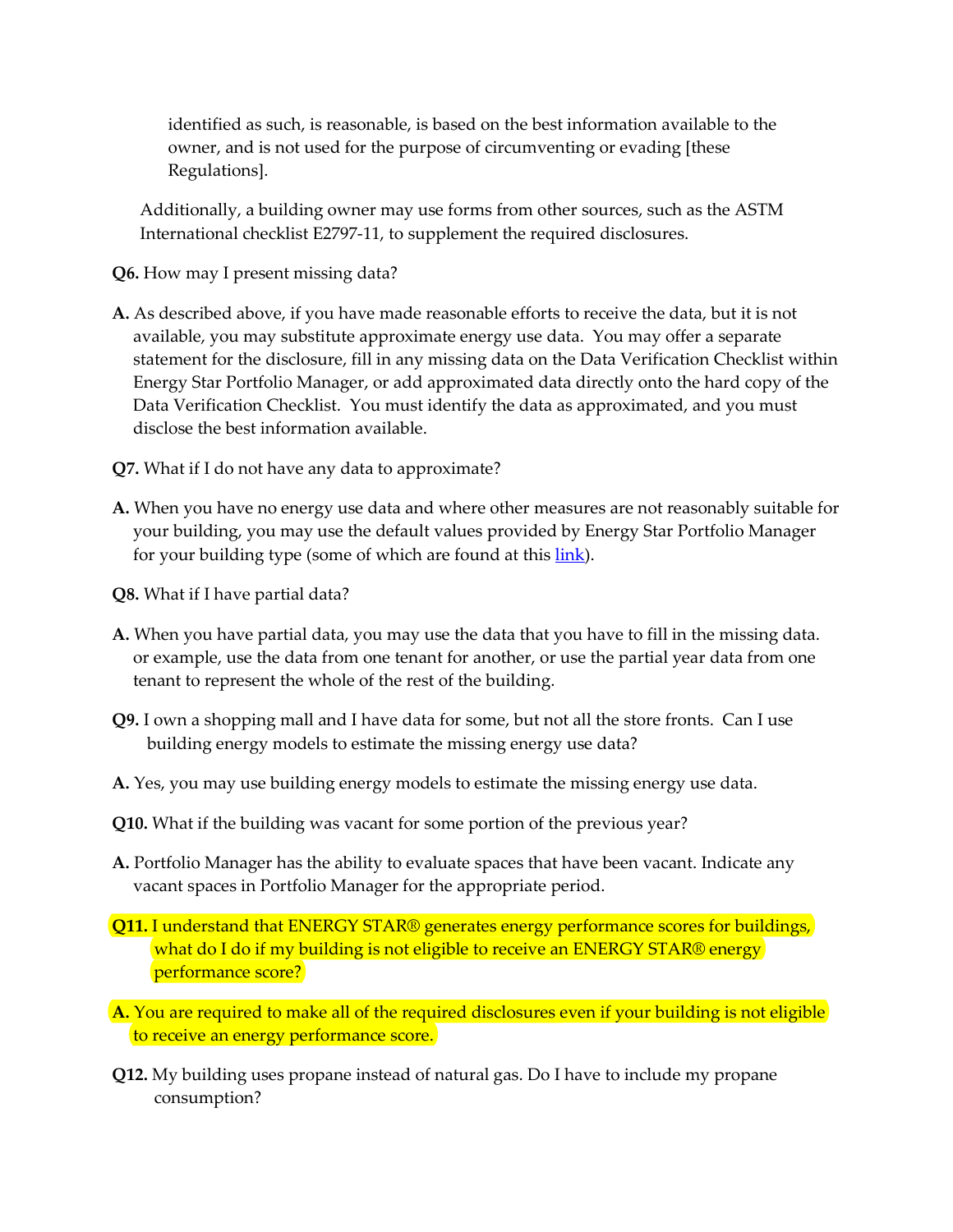**A.** Yes.

**Q13.** How long is a disclosure valid?

**A.** The Disclosure Report expires 30 days after it is generated.

**Q14.** Do I need to have an engineer or architect stamp my Portfolio Manager reports?

**A.** No.

**Q15.** If I receive energy use data from utilities meeting their obligations under the Statute and the Regulations, can I use this data for purposes other than my compliance with the Statute and the Regulations?

**A.** No.

**Q16.** What enforcement action may the Energy Commission take if a building owner does not comply with the Statute or Regulations?

**A.** The Energy Commission's enforcement actions may include:

- Investigating noncompliance allegations (which can involve issuing subpoenas, compelling testimony, and convening investigative hearings).
- Initiating administrative proceedings before the full Energy Commission for an order compelling compliance.
- Initiating a civil judicial proceeding to enforce an Energy Commission order.
- Initiating a civil judicial proceeding to obtain injunctive relief.
- Settling enforcement actions through negotiated settlements that impose reasonable and appropriate requirements, including possible payment of penalties.
- **Q17.** What can I do if I want to initiate action by the Energy Commission to investigate someone's noncompliance with the Statute or Regulations or to consider holding hearings to determine whether someone failed to comply with the Statute or Regulations?
- **A.** You may file a complaint with the Energy Commission alleging a violation of the Statute or Regulations, or you make file a request for investigation with the Energy Commission. The requirements and process for filing a complaint or request for investigation are located at California Code of Regulations, title 20, section 1230 and following.

**Q18.** How long is the Data Verification Checklist valid?

**A.** The checklist expires 30 days after it is generated.

**Q19.** Do K-12 schools have to issue a Data Checklist when obtaining financing via bonds?